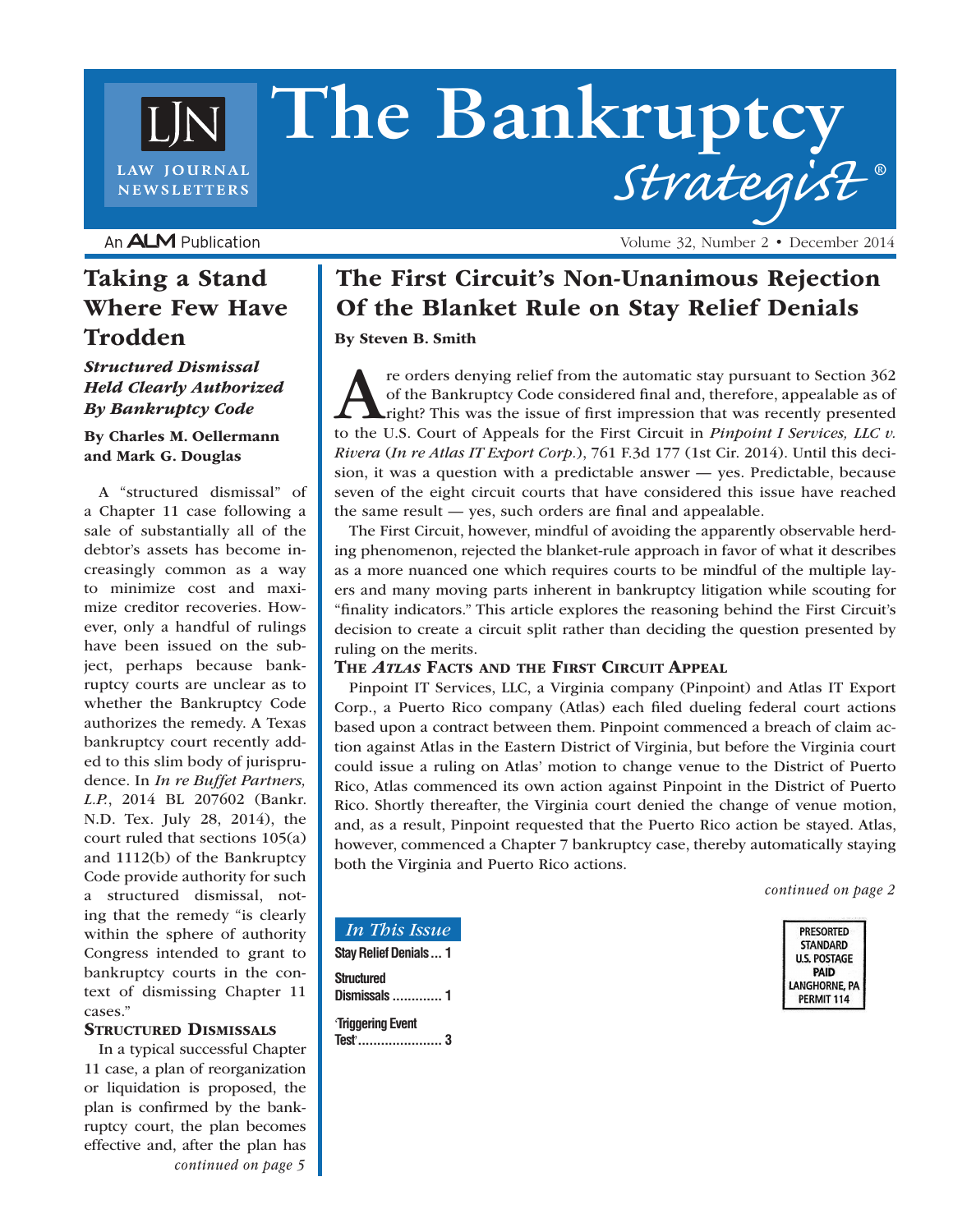# *Stay Relief Denials*

### *continued from page 2*

While the bankruptcy court ultimately granted the Chapter 7 trustee's request for stay relief, allowing the Puerto Rico action — including Atlas' claims and Pinpoint's counterclaims — to proceed to judgment, the court denied Pinpoint's lift-stay motion, which sought to allow the Virginia action as the first-filed action, to proceed. The court held, among other things, that the parties could seek adjudication of the firstfiled rule in the non-stayed Puerto Rico action. Pinpoint appealed to the BAP, which dismissed it for lack of jurisdiction, holding that the order denying stay relief was not a final order because it did not prevent Pinpoint from raising its first-to-file argument in the Puerto Rico action.

Pinpoint's appeal to the First Circuit focused on the following two issues: 1) whether the First Circuit had jurisdiction; and 2) whether the bankruptcy court and BAP decisions violated the first-filed rule. THE RELEVANT JURISDICTION Standard and the Blanket Rule on the Appealability OF STAY RELIEF DENIALS The relevant standard for juris-

diction can be found in 28 U.S.C. § 158(d)(1), which provides, in pertinent part, that "courts of appeals shall have jurisdiction of appeals from all final decisions, judgments, *orders*, and decrees … " *See* 28 U.S.C. §(d)(1) (emphasis added). The threshold question presented to the First Circuit, then, was whether the BAP and the bankruptcy court's orders denying stay relief constituted "final" orders. Now there is no dispute — even within the First Circuit

Steven B. Smith is counsel in the Financial Restructuring & Bankruptcy practice of Dickstein Shapiro LLP in New York. A member of this newsletter's Board of Editors, he focuses on complex corporate restructuring and creditors' rights, including in-court Chapter 9, 11 and 15 bankruptcy cases and out-of-court workouts. He can be reached at smiths@ dicksteinshapiro.com.

— that orders granting stay relief are considered final orders, and appealable as of right, because they dispose of all the issues of a discrete dispute within a larger case. But can the same be said for orders denying stay relief? The answer, at least according to the Second, Fourth, Fifth, Eighth, Ninth, Tenth and Eleventh circuits, is yes. Orders denying stay relief are final and therefore appealable of right. That's the blanket rule.

### The 'Herding' Phenomenon AND THE FIRST CIRCUIT'S REJECTION OF THE BLANKET **RULE**

The First Circuit was unimpressed with the numbers favoring the blanket rule because it implied that one or more of the circuits favoring such a rule had likely succumbed to the apparently observable phenomenon called "herding" or "cascading" whereby, in the words of the First Circuit, "decisionmakers who first encounter a particular issue … are more likely to rely on the record presented to them and their own reasoning, while later courts are increasingly more likely to simply go along with the developing group consensus." *Pinpoint*, 761 F.3d at 182-83. Reviewing the question presented "afresh," the First Circuit seemed troubled by the fact that the blanket rule applied regardless of the specific circumstances of the case, and it pointed to the Third Circuit's decision in *In re West Electronics, Inc.*, 852 F.2d 79 (3d Cir. 1988) as an example of another circuit that refused to adopt the blanket rule without performing a more fact-specific, case-by-case analysis.

In *West*, the Third Circuit noted that when the other circuits applied the blanket rule, they did so because the orders in dispute had conclusively decided the contested issue as evidenced by the fact that the bankruptcy courts in those cases had nothing further to do. *Id*. at 81- 82. But, where an order denies stay relief without prejudice for, among other issues, 1) an incomplete record; or 2) ongoing discovery, those are signs of nonfinality. *Id*. at 82.

*continued on page 6*

### **The Bankruptcy**  *Strategist ®*

| EDITOR-IN-CHIEF Adam J. Schlagman             |                                                                    |
|-----------------------------------------------|--------------------------------------------------------------------|
| EDITORIAL DIRECTOR  Wendy Kaplan Stavinoha    |                                                                    |
| MARKETING DIRECTOR  Jeannine Kennedy          |                                                                    |
| GRAPHIC DESIGNER Anna Lekht                   |                                                                    |
| <b>BOARD OF EDITORS</b>                       |                                                                    |
| WILLIAM R. BALDIGA. Brown Rudnick LLP         |                                                                    |
|                                               | New York                                                           |
| TED A. BERKOWITZ Farrell Fritz, P.C.          |                                                                    |
|                                               | Uniondale, NY                                                      |
|                                               | MICHAEL A. BLOOM Morgan, Lewis & Bockius LLP                       |
|                                               | Philadelphia                                                       |
| ROSANNE CIAMBRONE Duane Morris LLP            |                                                                    |
|                                               | Chicago                                                            |
| MICHAEL L. COOK Schulte, Roth & Zabel LLP     |                                                                    |
|                                               | New York                                                           |
| MARK G. DOUGLAS JonesDay                      | New York                                                           |
| ROBERT W. DREMLUK Culhane Meadows PLLC        |                                                                    |
|                                               | New York                                                           |
| TINAMARIE FEIL BMC Group, Inc.                |                                                                    |
|                                               | New York                                                           |
| ROBERT M. FISHMAN. Shaw Gussis Fishman Glantz |                                                                    |
|                                               | Chicago                                                            |
| ADAM H. FRIEDMAN Olshan Frome Wolosky LLP     |                                                                    |
|                                               | New York                                                           |
|                                               | JEFF J. FRIEDMAN Katten Muchin Rosenman LLP                        |
|                                               | New York                                                           |
| DION W. HAYES McGuireWoods LLP                |                                                                    |
|                                               | Richmond, VA                                                       |
|                                               | JOEL H. LEVITIN Cahill Gordon & Reindel LLP<br>New York            |
| DANIEL A. LOWENTHAL Patterson Bellknap Webb & |                                                                    |
|                                               | <b>Tyler LLP</b>                                                   |
|                                               | New York                                                           |
| JEFF J. MARWIL Proskauer Rose LLP             |                                                                    |
|                                               | Chicago                                                            |
| MARK A. MCDERMOTT Skadden Arps                |                                                                    |
|                                               | New York                                                           |
| HARVEY R. MILLER. Weil, Gotshal & Manges LLP  |                                                                    |
|                                               | New York                                                           |
| TODD L. PADNOS  Sheppard Mullin Richter &     |                                                                    |
|                                               | Hampton LLP<br>San Francisco                                       |
| ADAM C. ROGOFF  Kramer Levin Naftalis &       |                                                                    |
|                                               | Frankel LLP                                                        |
|                                               | New York                                                           |
| ADAM L. ROSEN                                 | Silverman Acampora LLP                                             |
|                                               | Jericho, NY                                                        |
| PAUL RUBIN Rubin LLC                          |                                                                    |
|                                               | New York                                                           |
| MICHAEL J. SAGE Dechert LLP                   |                                                                    |
|                                               | New York                                                           |
| JEFFERY L. SCHWARTZ Hahn & Hessen, LLP        |                                                                    |
|                                               | New York<br>RUSSELL C. SILBERGLIED Richards, Layton & Finger, P.A. |
|                                               | Wilmington, DE                                                     |
| JACK L. SMITH Holland & Hart LLP              |                                                                    |
|                                               | Denver                                                             |
| STEVEN B. SMITH Dickstein Shapiro LLP         |                                                                    |
|                                               | New York                                                           |
| BENNETT SPIEGEL Jones Day                     |                                                                    |
|                                               | Los Angeles                                                        |
| JAMES H.M. SPRAYREGEN Kirkland & Ellis LLP    |                                                                    |
|                                               | Chicago                                                            |
| GRANT T. STEIN Alston & Bird                  | Atlanta                                                            |
| AMY M. TONTI Reed Smith LLP                   |                                                                    |
|                                               | Pittsburgh, PA                                                     |
|                                               |                                                                    |

**The Bankruptcy Strategist® (ISSN 0747-8917) is published by Law Journal Newsletters, a division of ALM.© 2014 ALM Media, LLC. All rights reserved. No reproduction of any portion of this issue is allowed without written permission from the publisher. Telephone: (877) 256-2472 Editorial e-mail: wampolsk@alm.com Circulation e-mail: customercare@alm.com Reprints: www.almreprints.com POSTMASTER: Send address changes to: ALM 120 Broadway, New York, NY 10271**

*Published Monthly by:* **Law Journal Newsletters 1617 JFK Boulevard, Suite 1750, Philadelphia, PA 19103 www.ljnonline.com**

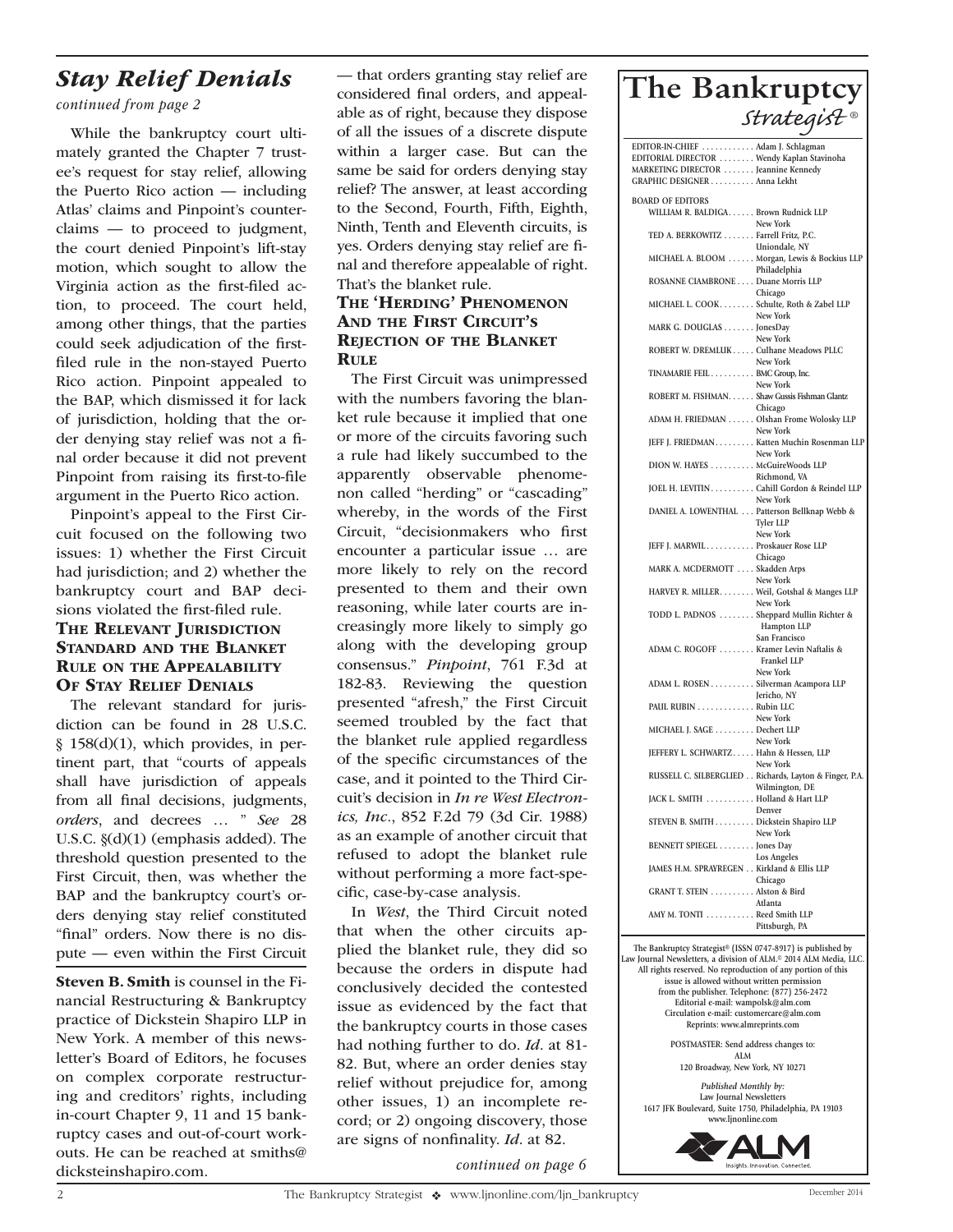### 'Triggering Event Test'

#### By Aram Ordubegian and M. Douglas Flahaut

In the preference avoidance context, the insolvency of the debtor is an element of the *prima facie* case that is not commonly litigated. When it is litigated, however, the scope of a debtor's liabilities can make or break the case. This is because under established case law, if a liability is determined to be "contingent," then courts are required to discount the face value of that liability by the estimated probability of the contingency occurring and the contingent liability becoming an actual liability. If the liability is deemed to be "non-contingent," then the entire amount of the judgment can be added to the liability side of the balance sheet to usually make the debtor insolvent, thereby satisfying the insolvency element.

In August 2014, the Bankruptcy Appellate Panel for the Ninth Circuit (the Panel) issued a decision upholding a published decision by Judge Julia W. Brand in the Central District of California that left no doubt that the so-called "triggering event test" was the appropriate test to determine whether a liability is contingent or not for the purpose of showing insolvency under 11 U.S.C § 547. The decisions are notable because prior to the bankruptcy court's decision, no court in the Ninth Circuit had provided clear guidance as to what constitutes a contingent liability in the specific context of an insolvency analysis under 11 U.S.C. § 547. Applying the "triggering event test" to the facts at hand, the Panel held that a state court judgment is

Aram Ordubegian is a Bankruptcy & Financial Restructuring partner and M. Douglas Flahaut is an associate at Arent Fox LLP in Los Angeles. The authors represented Imagine Fulfillment Services in the Chapter 11 case, and on appeal before the Bankruptcy Appellate Panel for the Ninth Circuit.

a non-contingent liability in its full amount for purposes of determining the insolvency of the debtor, even though on the date in question the judgment was not final under state law and the debtor had expressed optimism that the judgment would likely be overturned on appeal.

### FACTUAL BACKGROUND

The debtor, Imagine Fulfillment Services, Inc. (IFS), is a full-service fulfillment company providing assembly, warehouse, and shipping services. Prior to the filing of its bankruptcy petition, a multimilliondollar judgment was entered against IFS in California Superior Court. With judgment in hand, the judgment creditor then perfected a judgment lien on all of IFS's assets and, shortly thereafter, began to exercise its state law rights as a secured creditor by, among other things, levying on IFS's bank accounts.

IFS filed a timely appeal of the state court judgment and was optimistic about its chances on appeal. However, it nevertheless decided to seek bankruptcy protection and filed its voluntary petition under Chapter 11 within 90 days of the perfection of the judgment lien. After filing for Chapter 11 protection, IFS immediately commenced an adversary proceeding in bankruptcy court against the judgment creditor seeking to avoid the judgment lien pursuant to 11 U.S.C. § 547, as a preferential transfer.

After substantial discovery and significant litigation in the adversary case, IFS and the judgment creditor eventually agreed that all the elements of a preferential transfer had been established, except the requirement under 11 U.S.C. § 547 that the transfer in question be made "while the debtor was insolvent." More specifically, the judgment creditor argued that at the time it perfected its lien over the assets of IFS, the latter's balance sheet as well as the other evidence presented to the court showed IFS to be solvent, so long as the multimillion dollar state court judgment was not included as a liability of the debtor in its full amount. Both parties agreed, however, that that if the state court judgment against IFS was added into the equation as a liability in its full face amount, IFS would have been hopelessly insolvent at the time of the contested transfer.

In the course of cross motions for summary judgment, the judgment creditor argued that because the state court judgment had been appealed and was not final under California state law, the bankruptcy court should consider it a contingent liability, which under established case law may be reduced for purposes of determining insolvency by a factor related to the likelihood that the judgment would actually have to be paid. *See, e.g., Covey v. Commercial Nat'l Bank of Peoria*, 960 F.2d 657, 659-61 (7th Cir. 1992). IFS, however, argued that the judgment should not be considered contingent because, on the date of the alleged preferential transfer, the judgment was enforceable and therefore should be construed as a liability in its full face amount, with no reductions.

### The Bankruptcy Court's Decision and the

### 'Triggering Event Test'

After the matter was fully briefed, the bankruptcy court took the matter under submission and eventually issued a published opinion holding that the perfection of the judgment lien in favor of the judgment creditor constituted a preferential transfer and the lien could therefore be avoided. Crucial to the bankruptcy court's ruling was its finding that the state court judgment should be included as a liability in its full face amount. S*ee Imagine Fulfillment Services, LLC vs. DC Media Capital, LLC*, 489 B.R. 136 (Bankr. C.D. Cal. 2013). Besides being a major win for IFS, which allowed it to later confirm its plan of reorganization and to successfully emerge as a reorganized debtor, the bankruptcy court's published opinion is notable for its holding that a judgment on appeal was not a contingent liability for purposes of an insolvency analysis *continued on page 4*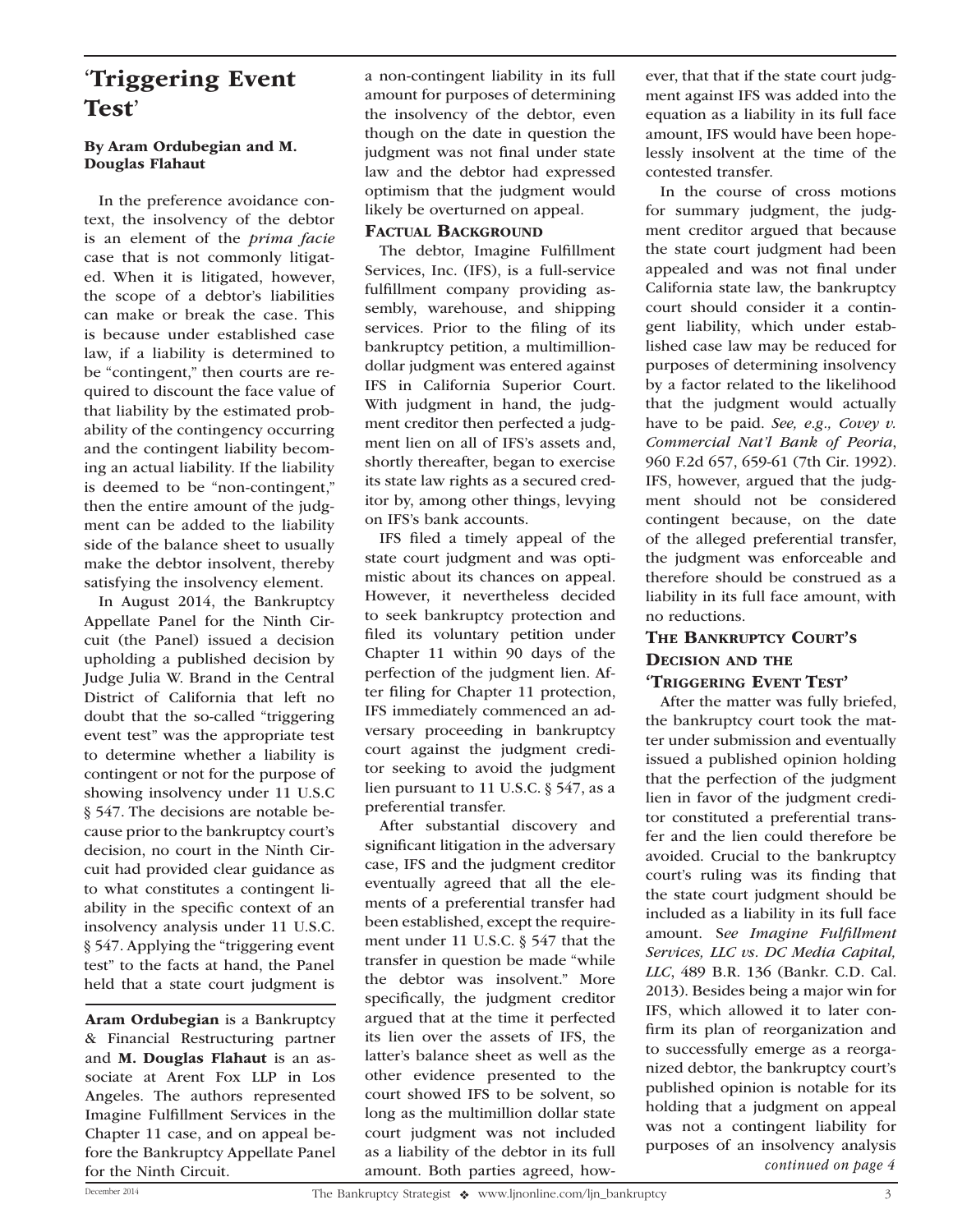## *'Triggering Event'*

*continued from page 3*

under 11 U.S.C. § 547, even though: 1) the judgment was not final under California state law; and 2) the judgment debtor was optimistic that it would prevail on appeal and pay nothing on the judgment.

In ruling that a judgment on appeal is not "contingent," Judge Brand relied on the "triggering event" test from the *All Media* case published over 30 years ago. In *All Media*, a dispute regarding the meaning of "contingent" arose in the context of an involuntary petition. At the time of the *All Media* decision, 11 U.S.C. § 303 allowed creditors to file an involuntary petition against an alleged debtor so long as each creditor held a "claim … that is not contingent as to liability." To determine the appropriate definition of "contingent," the court in *All Media* first looked to the very broad definition of "claim" under the 11 U.S.C. § 101(4)(A). Then the court noted that the Code's definition of "claim" combined with the plain language of 11 U.S.C. § 303(b) made it clear that "there is a difference between a disputed claim, an unmatured claim, an unliquidated claim and a contingent claim. Otherwise, there would be no necessity to include the word 'contingent.'" *In re All Media Properties, Inc.*, 5 B.R. 126, 133 (Bankr. SD Texas 1980). Thus, the court concluded that:

[C]laims are contingent as to liability if the debt is one which the debtor will be called upon to pay only upon the occurrence or happening of an extrinsic event which will trigger the liability of the debtor to the alleged creditor and if such triggering event or occurrence was one reasonably contemplated by the debtor and creditor at the time the event giving rise to the claim occurred. … On the other hand, if a legal obligation to pay arose at the time of the original relationship, but that obligation is subject to being avoided by some future event or occurrence, the claims is not contingent as to liability,

although it may be disputed as to liability for various reasons. *In re All Media Properties, Inc.*, *supra* at 133.

Recognizing that courts in the Ninth Circuit had not specifically discussed the definition of a "contingent liability" in connection with a solvency analysis, Judge Brand concluded that because the 'triggering event test' has been widely applied to determine whether a debt it contingent in other contexts since *All Media*, the "triggering event test" should also control in an insolvency analysis under 11 U.S.C. § 547. Applying the "triggering event test" to the facts of IFS's avoidance action, the court concluded that because the breach of contract giving rise to the state court judgment in favor of the creditor (and entry of the judgment itself) occurred prior to the allegedly preferential transfer at issue with nothing else left to be decided by the state trial court, the judgment was not a contingent liability and IFS was therefore entitled to include the full face value of the judgment as a liability when determining whether or not IFS was insolvent at the time of the transfer.

With the full amount of the judgment on IFS's balance sheet in the liability column, the bankruptcy court found that IFS easily satisfied the required element of insolvency and, because all other elements of a preferential transfer had also been established, IFS was entitled to avoided the creditor's pre-petition judgment lien pursuant to 11 U.S.C. § 547.

### THE BANKRUPTCY APPELLATE Panel's Opinion

Not happy with the bankruptcy court's decision and recognizing that no other court in the Ninth Circuit had specifically applied the "triggering event test" to determine whether or not a judgment on appeal could be discounted for purposes of an insolvency analysis under Section 547, the judgment creditor appealed the bankruptcy court's decision to the Ninth Circuit Bankruptcy Appellate Panel. In a decision dated Aug. 6, 2014, the Panel affirmed the bankruptcy court's "well-reasoned … Memorandum Decision." *In re Imag-* *ine Fulfillment Services, LLC*, 2014 WL 3867531 \*4 at fn. 8 (9th Cir. BAP Aug. 6, 2014).

In its decision, the Panel specifically held that because the events giving rise to the state court judgment occurred before the date of the allegedly preferential transfer, the liability was not contingent as a matter of law at the time of the transfer and therefore should be considered as a liability of the debtor in the full amount of the judgment for purposes of an insolvency analysis under 11 U.S.C. § 547. *Id*. at \*6 (citing *In re Fostvedt*, 823 F.2d 305, 306 (9th Cir. 1987)) ("We see no reasoned or statutorily supported purpose to deviate, for insolvency determination purposes, from the definition of 'contingent debt' as one which the debtor will be called upon to pay only upon the occurrence or happening of an extrinsic event which will trigger the liability of the debtor to the alleged creditor.").

By affirming the bankruptcy court's use and application of the "triggering event test" in the context of the insolvency element of a preferential transfer, the Panel's recent ruling validated IFS's efforts to avoid the judgment lien and provides more clarity going forward with respect to when a bankruptcy court can estimate the probability of future liability and when a bankruptcy court must accept the entire amount the liability without any reduction.

### OPEN QUESTIONS AND PRACTICE POINTERS

The Imagine Fulfillment Services decisions leave little doubt as to the definition of a "contingent liability." However, some questions still remain when applying the definition to different facts and it seems that courts will in the future still look closely at the underlying facts specific to each particular case to determine whether or not a liability satisfies the definition of contingent.

For example, what if instead of having a judgment at the time of the transfer in question the creditor in the IFS case only had a pending lawsuit against the debtor for breach *continued on page 5*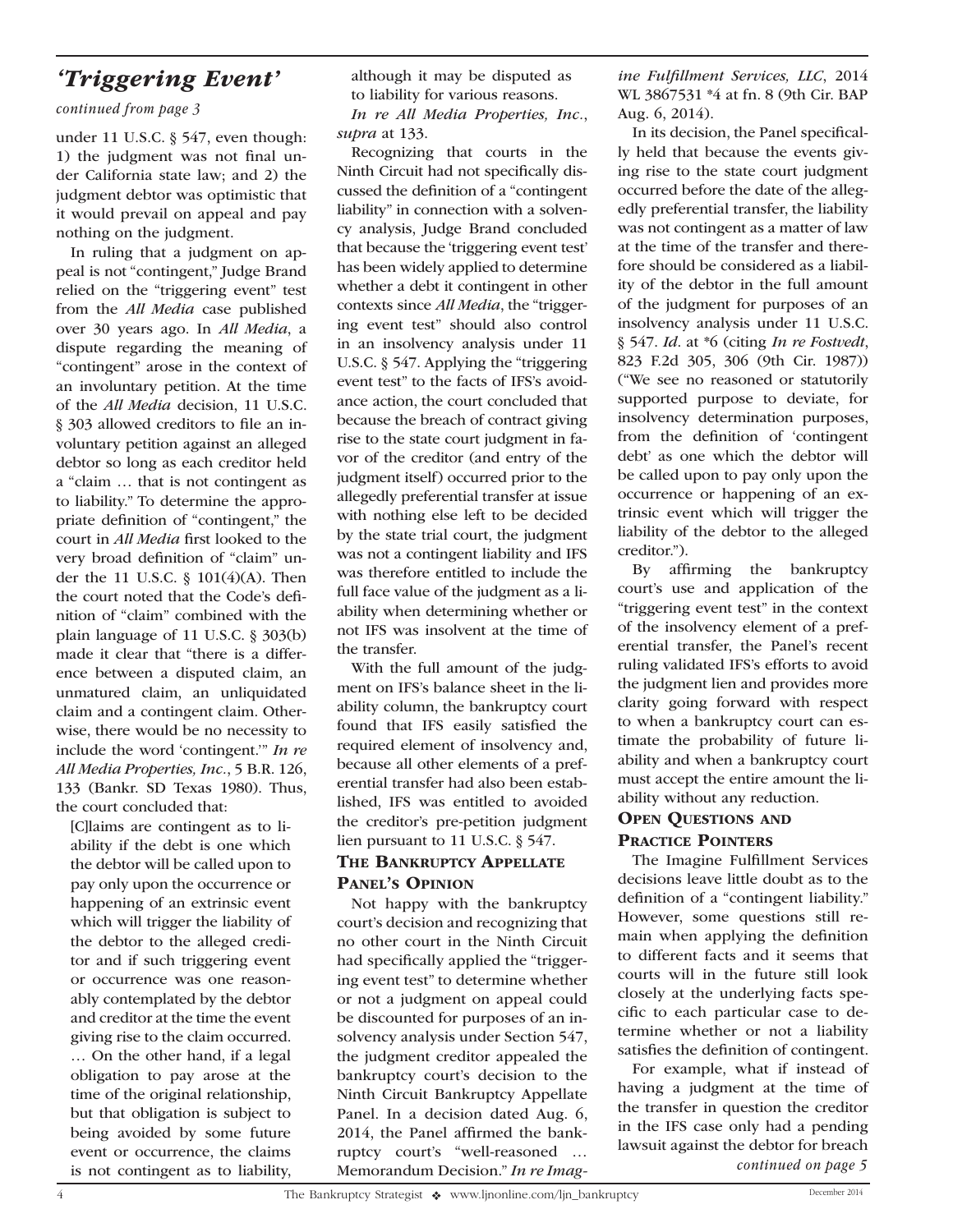## *'Triggering Event'*

### *continued from page 4*

of contract. According to the "triggering event test," the liability in that scenario would still be a non-contingent liability because the breach of contract was alleged to have occurred years prior to the petition date. However, in a case where the liability is non-contingent under the "triggering events test," will courts still permit a debtor to claim as a liability the full amount of the claim made by the defendants in their breach of contract complaint before

### *Structured Dismissals*

### *continued from page 1*

been substantially consummated and the case is fully administered, the court enters a final decree closing the case. However, because Chapter 11 cases can be prolonged and costly, prepackaged or prenegotiated plans and expedited asset sales under section 363(b) of the Bankruptcy Code have been increasingly used as methods to short-circuit the process, minimize expenses and maximize creditor recoveries.

After a bankruptcy court approves a sale of substantially all of a Chapter 11 debtor's assets under section 363(b), a number of options are available to deal with the debtor's vestigial property and claims against the bankruptcy estate and to wind up the bankruptcy case. Namely, a debtor could propose and seek confirmation of a liquidating Chapter 11 plan, the case could be converted to a Chapter 7 liquidation or the case could be dismissed. The first two op-

Charles M. Oellermann is of counsel with Jones Day in the firm's Columbus, OH, office. Mark G. Douglas, a member of this newsletter's Board of Editors, is the Restructuring Practice Communications Coordinator and managing editor of the *Jones Day Business Restructuring Review*. The authors can be contacted, respectively, at coellermann@jonesday.com and mgdouglas@jonesday. com.

any judgment has been entered? Indeed, in that scenario, the judgment is not contingent, but it would certainly seem to be disputed.

Furthermore, what if a judgment had been entered, but enforcement of the judgment was stayed pending the state court appeal and the judgment creditor was not allowed to enforce its rights? In that scenario, again, the liability would certainly not be contingent under the 'triggering events test' since the events giving rise to liability all happened prior to entry of the judgment. However, if enforcement of the judgment was stayed would a court be more

tions commonly require significant time and administrative costs.

As a consequence, "structured dismissals" of Chapter 11 cases following a section 363(b) sale have become a popular exit strategy. A structured dismissal is a dismissal conditioned upon certain elements agreed to in advance by stakeholders and later approved by the court, as distinguished from an unconditional dismissal of the Chapter 11 case under section 1112(b) of the Bankruptcy Code. Structured dismissals typically have been granted in cases where: 1) the debtor has sold, with court authority, substantially all of its assets outside of a plan, but is either administratively insolvent or lacks sufficient liquidity to fund the plan confirmation process; or 2) after approval of a section 363(b) asset sale, the debtor could confirm a liquidating Chapter 11 plan, but costs associated with the confirmation process would likely eliminate or significantly reduce funds available for distribution to creditors.

### Typical Terms of a STRUCTURED DISMISSAL

Some common provisions included in court orders approving structured dismissals include:

- Expedited procedures to resolve claims objections.
- Provisions specifying the manner and amount of distributions to creditors.
- Releases and exculpation provisions that might ordinarily

inclined to find the judgment to be disputed even though the trial court had already ruled?

Without discounting the uncertainties discussed above, knowing that the "triggering event test" is applicable to the insolvency analysis under 11 U.S.C § 547 should not be overlooked in future avoidance actions and will give lawyers representing debtors and trustees additional ammunition to potentially increase the liability side of a balance sheet in those cases where the insolvency of the debtor is disputed.

—❖—

be approved as part of a confirmed Chapter 11 plan.

- Senior creditor carve outs and "gifting" provisions, whereby, as a quid pro quo for a consensual structured dismissal, a senior secured lender or creditor group agrees to carve out a portion of its collateral from the sale proceeds and "gift" it to unsecured creditors.
- Provisions that, notwithstanding section 349 of the Bankruptcy Code (vacating certain bankruptcy court orders when a case is dismissed), prior bankruptcy court orders survive dismissal and the court retains jurisdiction to implement the structureddismissal order, to resolve certain disputes and to adjudicate certain matters, such as professional fee applications.

### SOURCES OF AUTHORITY FOR STRUCTURED DISMISSALS

The Bankruptcy Code does not expressly authorize or contemplate structured dismissals. Even so, sections 1112(b), 305(a)(1) and 105(a) are commonly cited as predicates for the remedy.

Section 1112(b) authorizes a bankruptcy court to convert a Chapter 11 case to a Chapter 7 liquidation or to dismiss a Chapter 11 case, "whichever is in the best interests of creditors and the estate, for cause." "Cause" is defined in section 1112(b) *continued on page 7*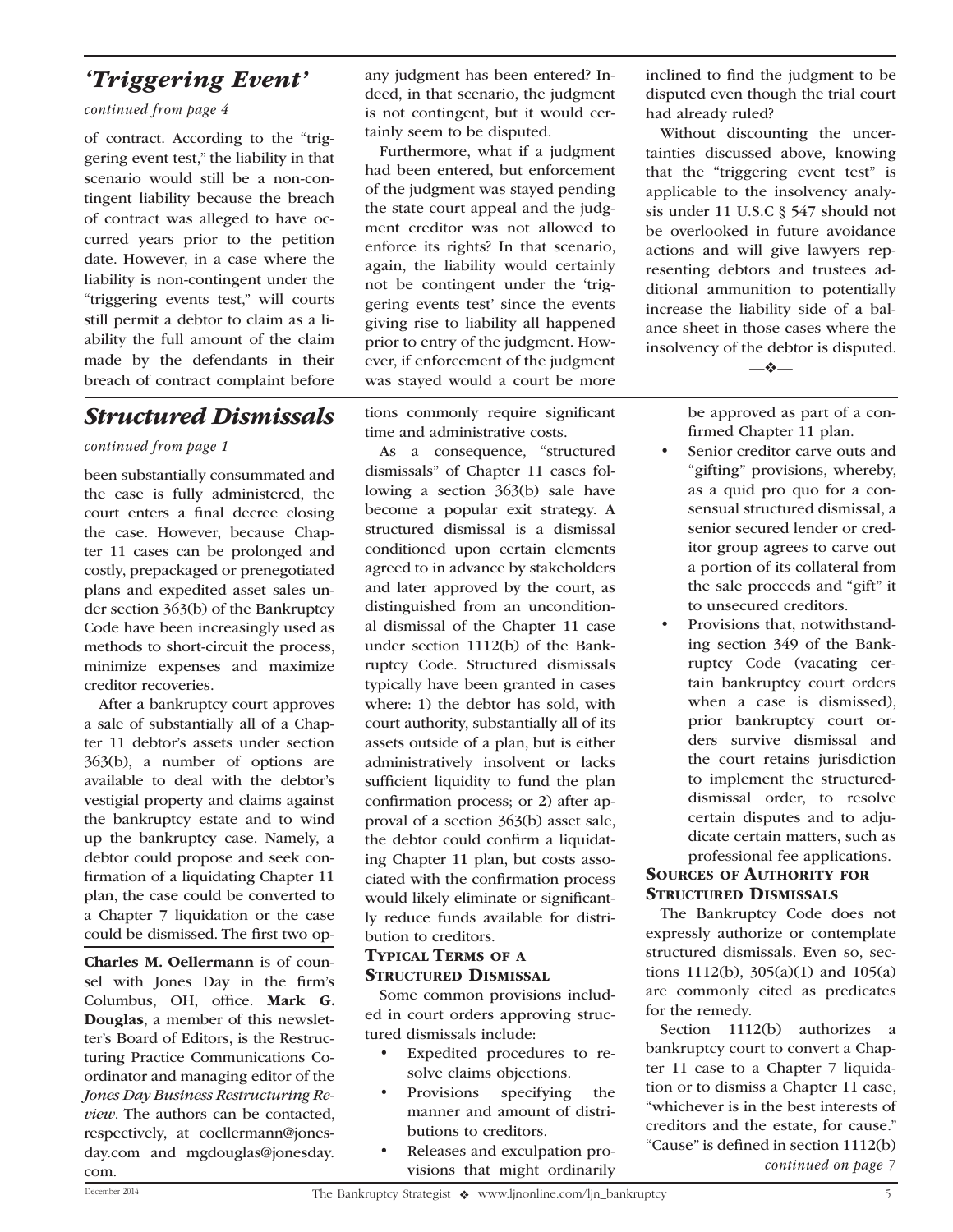## *Stay Relief Denials*

#### *continued from page 2*

The First Circuit ultimately relied upon several of its prior decisions, including *United States v. Fleet Bank* (*In re Calore Express Co.*), 288 F.3d 22 (1st Cir. 2002), in considering whether to adopt or reject the blanket rule. In *Calore*, for example, the First Circuit highlighted the caselaw underlying the blanket rule, but then performed an analysis which enabled it to properly scout for finality indicators. *Id*. at 34-35. Relying on *Calore*, among other cases, the First Circuit concluded that it was ultimately required to reject the blanket rule because, like the Third Circuit, it concluded that there could be orders denying stay relief that lack finality. *Pinpoint*, 761 F.3d at 185. Instead, the First Circuit adopted a more nuanced, fact-specific approach which, it concluded, will: 1) help courts avoid "unnecessary judging" when appeals have been superseded by events; and 2) encourage parties to fully consider finality issues before reflexively appealing from stay relief denials. *Id*.

Performing the more nuanced approach by scouting for finality telltales, the First Circuit concluded that the challenged order denying stay relief was in fact not final for the following reasons. First, the venuerelated first-filed issue had yet to be adjudicated in the non-stayed Puerto Rico action. And, once adjudicated, Pinpoint can re-file its stay relief request, and the bankruptcy court will get to decide that issue, but on a better developed record. Second, Pinpoint was in a position to litigate everything it wanted to — both the first-filed and the contract issues but not necessarily in its venue of choice. The First Circuit held that these reasons simply undercut Pinpoint's finality claim. *Id*. at 186. The Dissent: Does the **MAJORITY APPROACH VALUE ABSTRACTION BORN OF THEORY** Rather Than Pragmatism Born of Experience?

The decision of the First Circuit was not unanimous. While Judge William J. Kayatta agreed with his

colleagues that Pinpoint's appeal did not provide a basis to reverse the bankruptcy court's lift stay denial, he dissented from the judgment of dismissal, holding, instead, that his colleagues should have decided the case by ruling on the merits rather than preferring to create a circuit split. *Id*. at 188. To be sure, Judge Kayatta, like his colleagues, is mindful not to join other circuits "simply to form a herd." That said, Judge Kayatta did emphasize the positive value of uniformity, "especially in setting federal bankruptcy law." *Id*. at 189.

Distilled to its essence, the dissent disagrees with the majority approach in the following respects. First, the majority's decision to reject the uniform approach of seven other circuits in favor of a more nuanced approach — which purports to preserve resources and inhibit unnecessary appeals — "values abstraction borne of theory rather than pragmatism borne of experience." *Id*. In support of this proposition, Judge Kayatta notes that even the Third Circuit — "the only federal court of appeals [until now] to so much as feint in the direction of a rule admitting of an exception" — has never encountered an order that fell within its hypothesized exception. *Id*. at 188. And, argues Judge Kayatta, the challenged order in this case should similarly fall outside the West exception for the simple reason that the Puerto Rico district court's decision on the first-filed issue has no relevance on the question of whether that court is entitled to decide that issue in the first place. *Id*. at 188. N. 23.

Second, the majority's insistence that the reallocation of the burden of changing the status quo — *i.e.*, in bankruptcy, the party seeking to alter the default position of the automatic stay bears the burden of doing so — justifies "a heightened degree of stinginess in allowing an appeal from a ruling preventing such a change" is conceptually erroneous. As the dissent notes, appeals of orders denying requests for injunctive relief outside of bankruptcy are routinely allowed and so, Judge Kayatta concludes, the question of who has the burden of altering the

status quo has no relevance to the question of appealability. *Id*. at 189.

Third, the majority should have decided the case on its merits rather than creating "an idiosyncratic exception to the norm." Simply put: The relevant dispute was not about which court should consider the merits of the case; rather, it was about which court will decide that question. That dispute, argues Judge Kayatta, was decided by the bankruptcy court against Pinpoint. *Id*. at 189-90.

Fourth, the majority's approach fails to satisfy judicial economy, the very purpose of the finality rule as articulated by Judge Ralph K. Winter in *Sonnax Indus., Inc. v. Tri Component Products. Corp*. (*In re Sonnax Industries, Inc*.), 907 F.2d 1280 (2d Cir. 1990). As the *Sonnax* court noted, "the jurisdictional ruling will necessarily require a full briefing of all issues and consume as much judicial resources as an appeal." *Id*. at 1285. And that, argues Judge Kayatta, is precisely what happened in the case at bar. *Pinpoint*, 761 F.3d at 190.

For these reasons, Judge Kayatta would have considered the merits of Pinpoint's appeal rather than dismissing the appeal for lack of jurisdiction, and would have ultimately rejected the appeal on its merits because the bankruptcy court's order: 1) reasonably balanced competing claims of harm; 2) protected the estate assets against potential waste by preventing a race to the courthouse; and 3) did not deprive Pinpoint of its opportunity to be heard. *Id*. at 191.

### The Nascent Sub-Sub SPECIALTY OF APPELLATE **JURISDICTION OVER** Bankruptcy Court Orders Denying Stay Relief

What are some of the takeaway lessons from this decision? Well, the First Circuit rejected the blanket rule that all stay relief denials are final and appealable as of right, a decision that rejects the uniform approach of seven other circuits thereby creating a circuit split. That's noteworthy, and that rejection certainly injects a measure of uncertainty going forward. And, at least according to Judge *continued on page 8*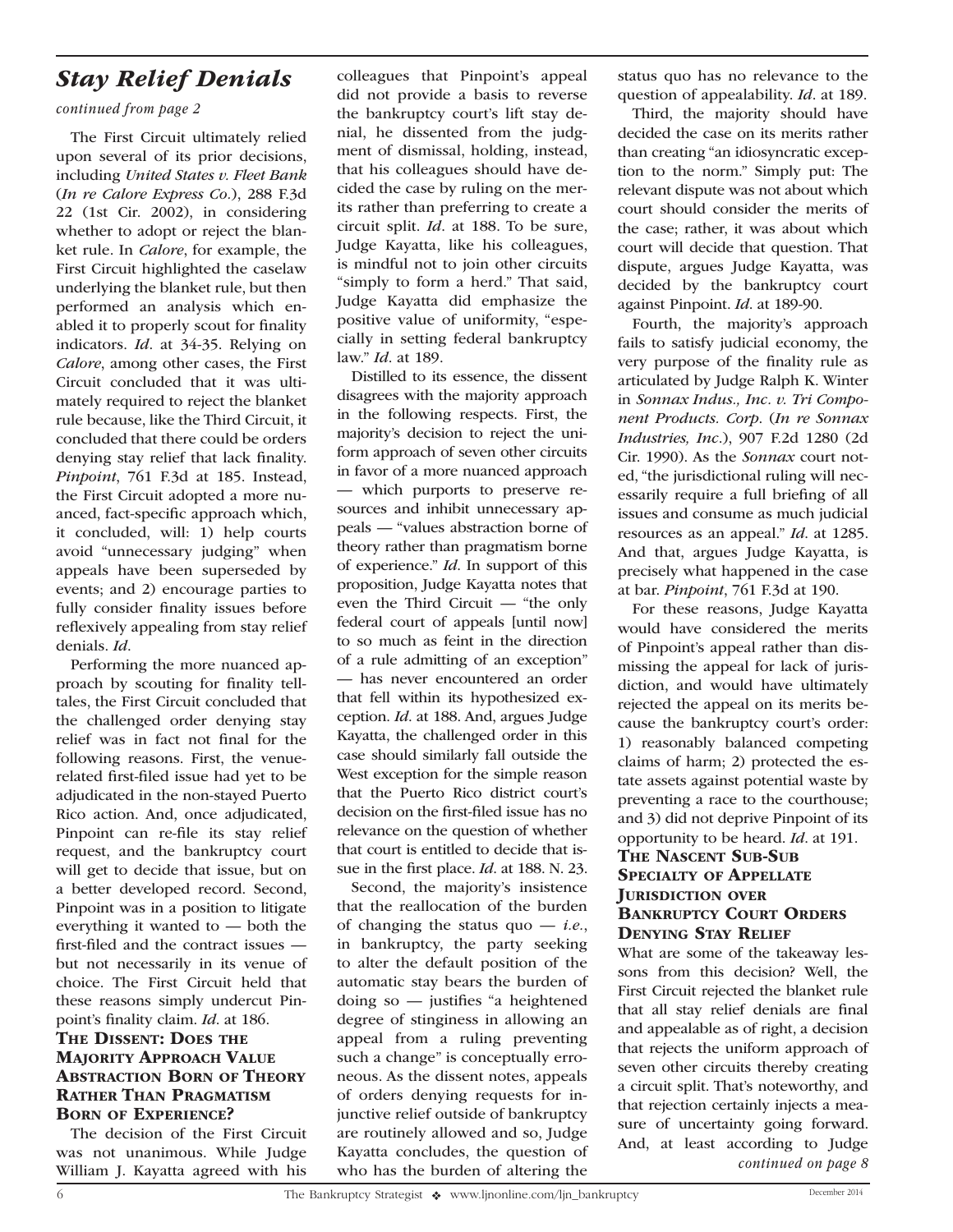### *Structured Dismissals*

*continued from page 5*

(4) to include, among other things, "substantial or continuing loss to or diminution of the estate and the absence of a reasonable likelihood of rehabilitation" and "inability to effectuate substantial consummation of a confirmed plan." Dismissal or conversion of a Chapter 11 case under section 1112(b) is a two-step process. First, the court must determine whether "cause" exists for dismissal or conversion. Second, the court must determine whether dismissal or conversion of the case is in the best interests of creditors and the estate.

Section  $305(a)(1)$  of the Bankruptcy Code provides that a bankruptcy court can dismiss or suspend all proceedings in a bankruptcy case under any Chapter if "the interests of creditors and the debtor would be better served by such dismissal or suspension." Section  $305(a)(1)$  has traditionally been used to dismiss involuntary cases where recalcitrant creditors involved in an out-ofcourt restructuring file an involuntary bankruptcy petition to extract more favorable treatment from the debtor. However, the provision has also been applied to dismiss voluntary cases, albeit on a more limited basis. Because an order dismissing a case under section 305(a) may be reviewed on appeal only by a district court or a bankruptcy appellate panel, and not a court of appeals or the U.S. Supreme Court (*see* 11 U.S.C. § 305(c)), section 305(a) dismissal is an "extraordinary remedy." *See In re Kennedy*, 504 B.R. 815, 828 (Bankr. S.D. Miss. 2014); *see also In re Gelb*, 2013 BL 166941, \*6 n.13 (B.A.P. 9th Cir. Mar. 29, 2013) (dismissal or suspension order under section 305(a) reviewable by bankruptcy appellate panel).

Section 105(a) of the Bankruptcy Code provides that a bankruptcy court "may issue any order, process, or judgment that is necessary or appropriate to carry of the provisions" of the Bankruptcy Code. However, section 105(a) "does not allow the bankruptcy court to override explicit mandates of other sections of the Bankruptcy Code." *Law v. Siegel*, 134 S. Ct. 1188, 1194 (2014).

Most structured dismissals are consensual. The few reported and unreported decisions on the issue reflect that some courts have been willing to order structured dismissals due to the consent of stakeholders and because a structured dismissal is a more expeditious, cost-effective and beneficial means of closing a Chapter 11 case. *See, e.g., In re Felda Plantation, LLC*, 2012 WL 1965964 (Bankr. N.D. Fla. May 29, 2012); *Omaha Standing Bear Pointe, LLC v. REW Materials* (*In re Omaha Standing Bear Pointe, LLC*), 2011 BL 69859 (Bankr. D. Neb. Mar. 17, 2011); *see also In re Fleurantin*, 420 Fed. Appx. 194, 2011 BL 80633 (3d Cir. Mar. 28, 2011) (Chapter 7 case structured dismissal). *But see In re Strategic Labor, Inc.*, 467 B.R. 11, 11 and n.10 (Bankr. D. Mass. 2012).

Regardless of stakeholder consent, the U.S. Trustee frequently objects to structured dismissals. Among other things, the U.S. Trustee has argued that structured dismissals: 1) distribute assets without adhering to statutory priorities; 2) include improper and overbroad releases and exculpation clauses; 3) violate the express requirements of section 349(b); 4) may constitute "sub rosa" Chapter 11 plans that seek to circumvent plan confirmation requirements and creditor protections; 5) improperly provide for retention of the bankruptcy court's jurisdiction; and 6) fail to reinstate the remedies of creditors under applicable non-bankruptcy law. *See* Nan Roberts Eitel, T. Patrick Tinker & Lisa L. Lambert, "Structured Dismissals, or Cases Dismissed Outside of Code's Structure?" 30 *Am. Bankr. Inst. J*. 20 (March 2011).

### A Recent Case Study: *In re Buffet Partners*

Buffet Partners, L.P. and its affiliates (collectively, "Buffet") owned and operated Furr's — a buffet-style restaurant chain that, at its height in 2009, had 50 locations primarily in the southwest U.S. Buffet filed for Chapter 11 protection in the Northern District of Texas on Feb. 14, 2014. Shortly afterward, Buffet sought court authority to sell substantially all of its assets under section 363(b) to stalking-horse bidder and secured lender Chatham Credit Management III, LLC ("Chatham").

The official committee of unsecured creditors performed substantial due diligence regarding Buffet's business, the liens and claims against Buffet's assets and estate, and various restructuring alternatives. After completing due diligence, the committee and Buffet jointly filed a motion for approval of a settlement that would resolve the open issues in the case, pay allowed administrative and priority claims in full, and provide a meaningful recovery for general unsecured creditors.

In particular, under the proposed settlement: 1) Buffet's assets would be sold to Chatham or any qualified overbidder; 2) the purchaser would pay \$500,000 into a trust created for the benefit of unsecured creditors; 3) the purchaser would pay administrative expenses, provided that the fees and expenses of professionals retained by Buffet and the committee would be capped, respectively, at \$600,000 and \$250,000; 4) the committee would support entry of a final cash collateral order in the case; 5) Chatham would waive any unsecured deficiency claim; and 6) Chatham, Buffet and the committee would exchange releases.

The court approved the settlement on April 16, 2014. Chatham's \$25 million bid prevailed at an auction conducted the following week. On June 19, 2014, Buffet and the committee jointly moved to dismiss the Chapter 11 cases. In their motion, they proposed that the Buffet cases be dismissed upon certification that: 1) the committee has completed the claims reconciliation process; 2) all U.S. Trustee fees have been paid; 3) funds have been distributed to unsecured creditors; and 4) the court has ruled on professional fee applications.

In addition, the proposed dismissal order provided that: 1) any *continued on page 8*